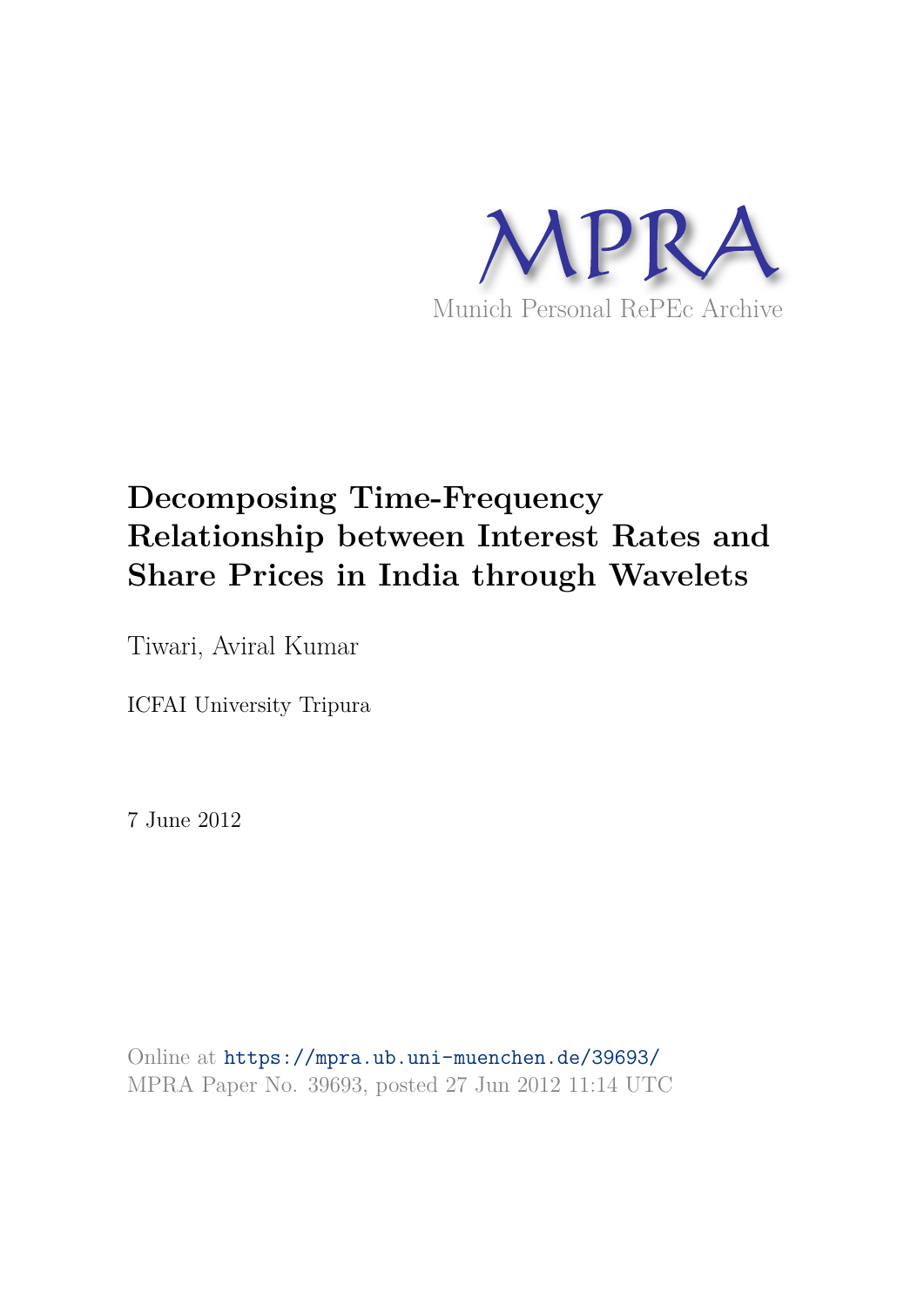# **Decomposing Time-Frequency Relationship between Interest Rates and Share Prices in India through Wavelets**

**By Aviral Kumar Tiwari** 

**Research scholar and Faculty of Applied Economics,** 

**Faculty of Management, ICFAI University, Tripura,** 

**Kamalghat, Sadar, West Tripura, Pin-799210,** 

**Email-Id: aviral.eco@gmail.com & aviral.kr.tiwari@gmail.com**

# **Abstract**

The study analyzed Granger-causality between interest rate (IR) and share prices (SP) for the India by using monthly data covering the period of 1990M1 to 2009M3. The timefrequency relationship between IR and SP was decomposed through continuous wavelet approach for the first time in the study. We found that for the Indian economy the causal and reverse causal relations between SP and IR vary across scale and period viz., during the late 1993 and early 1994, in 1-4 year scale, IR is lagging with cycle effects from SP, whereas during 1998-2001, in  $8-12$  year scale, IR is leading with cyclical effects on the SP. Further, results show that during 2003 to early 2005 (in 1~6 year scale) and again after late 2006 (in 9~14 year scale) IR is lagging and receiving anti-cyclical effects from SP.

**Keywords:** cyclical effects, anti-cyclical effects, Granger-causality, phase difference, cross wavelets, wavelet coherency.

**JEL Classification**: C10, E32.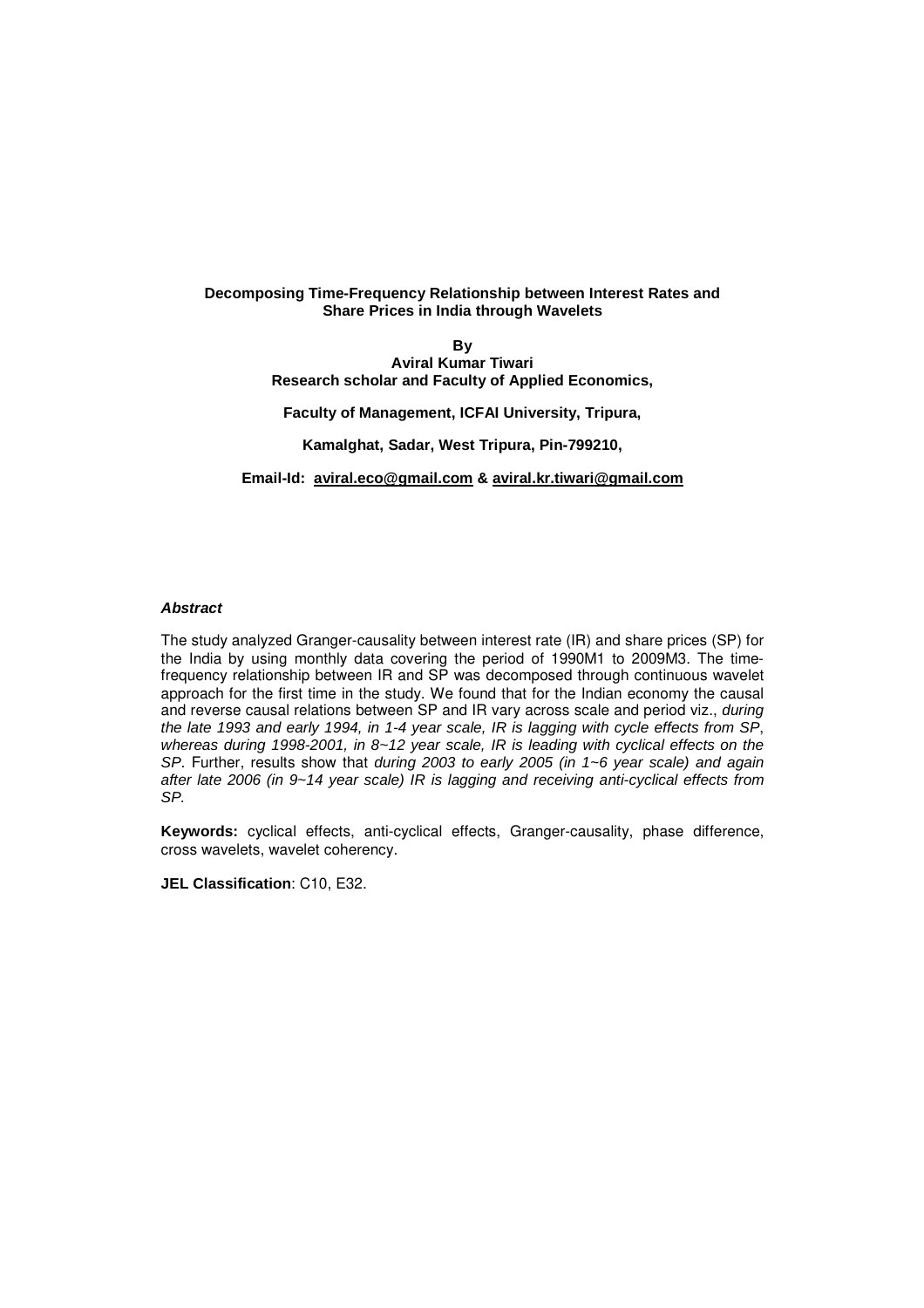#### **1. Introduction**

Interest rates play a dominant role in affecting other macro-economic variables related, broadly, to the money and capital markets such as share price. For example, volatility of the interest rate affects directly capital reallocation between short-term money markets and long-term capital markets and hence, influences investors' decision to invest in the capital market. In addition to that interest rate is one instrument of monetary policy and it is also affected by money supply. Needless to say, monetary authority of a country i.e., central banks operates concurrently at different time scales with diverse objectives in the short and long run. In addition to that, it is well known fact that in various economic practices several economic agents are involved who have dissimilar term objectives i.e., some economic agents are giving priorities to the daily movements and co-movements and other economic agents are focusing to the longer horizons. However, in the stock markets, situation of share price (which is the focus of the paper) is a little bit more complex vis-à-vis other macroeconomic variable. This is mainly due to the existence of the nonlinearities in stock returns. The major cause of these nonlinearities is the misperceptions of market participants towards the association between risk and return. The above discussion discloses that there are several questions about time series economic data that need to be addressed to understand the behavior of key macroeconomic variables at different frequencies over time. Noteworthy to mention that to discover such information is complicated using pure time-domain or pure frequencydomain methods.

However, it is recently, in order to model the non-coherent financial markets nonparametric or semi-parametric models such as neural networks and wavelets analysis have been used. Gencay and Selcuk (2004) documented that nonlinearity in the stock markets can be captured through wavelets analysis and this has been empirical verified. As Cifter and Ozun (2008a) documented that "the starting point of the wavelets model is that fixed time scales are not sufficient to capture the misperception of risk and returns that maybe present in emerging financial markets. Therefore, forecasting stock returns in emerging markets should be done through a time-adaptive system simultaneously considering all time-scales of the distributions." Norsworty et al. (2000) with the application of wavelets analysis examined the relationship between an individual asset return and that of market based on time-scale decomposition in order to test for the existence of discrepancies at different frequencies. The authors found that for the higher frequencies there was higher impact of the market portfolio return on the individual asset.

Further, Ramsey and Lampart (1998) by employing wavelets examined the relationship among consumption, GDP, income and money and showed the time-scale decomposition thereof. The authors conclude that the relationship among the economic variables such as consumption and income change in different time scales. Other works that applied wavelet analyses for causal relationships include Kim and In (2003), Almasri and Shukur (2003), Zhang and Farley (2004), Dalkır (2004), Gencay et al. (2002) and Gallegati (2005). Cifter and Ozun (2008a,b) and Cifter (2006) applied wavelet analysis to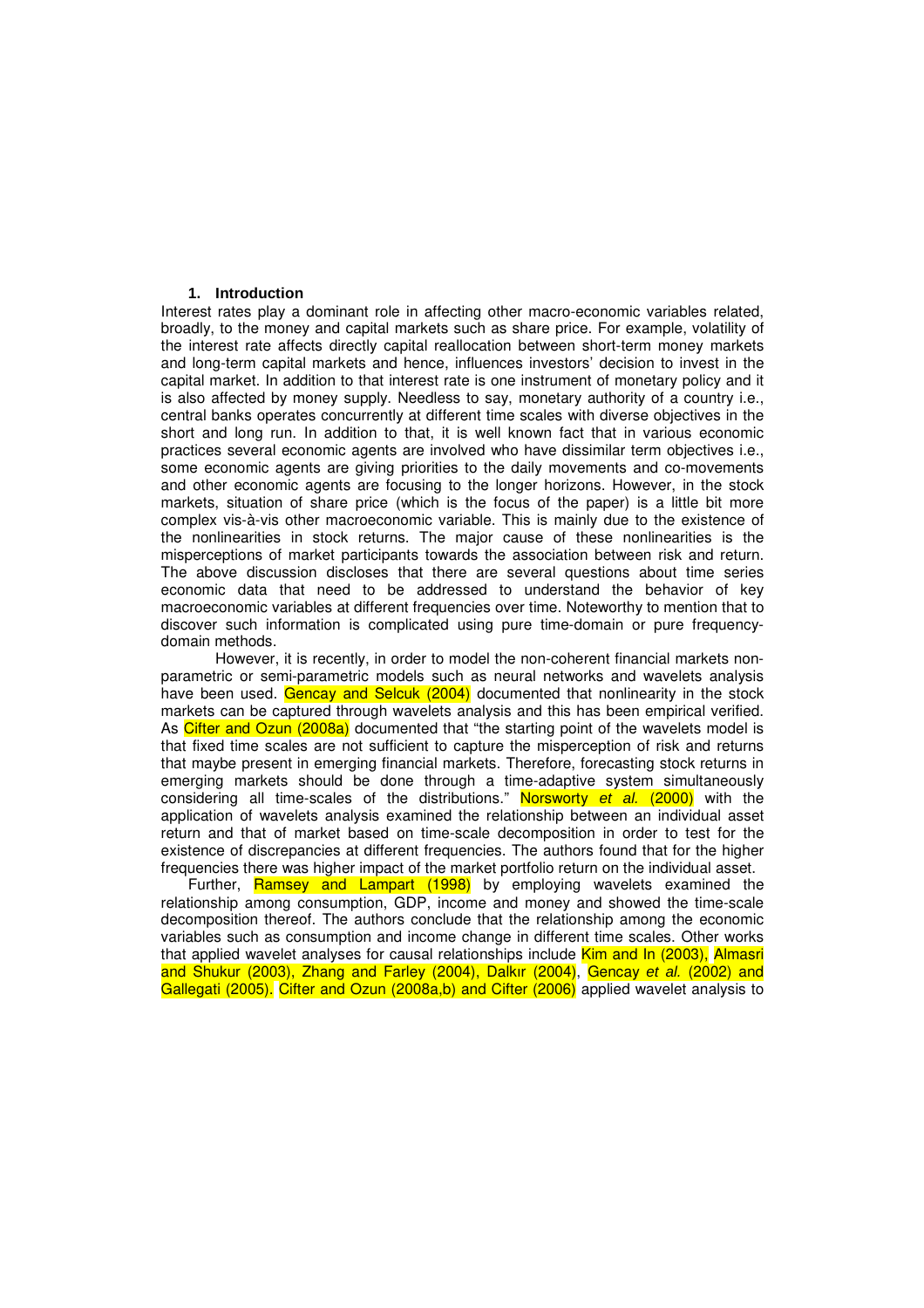Turkish financial market data. Mitra (2006) is one applied wavelet analysis to Indian financial and economic variables data.

However, all above mentioned studies have utilized discrete wavelet approach whereas this paper aims to analyze the effects of changes in interest rates on stock returns in the framework of continuous wavelets (please refer to section two for advances of this approach over the discrete wavelet approach) which is able to detect the possible nonlinearities and complexities in such markets. In this direction, to best of our knowledge, this is the first attempt for an economy. This paper models the relationship between in the Share Prices (SP) (Index Numbers (2005=100): Period Averages) and Interest Rate (IR) (measured by Lending Rate-Percent Per Annum) by using frequency domain analysis. In this respect, detecting interest rates effects on share prices can provide evidence for the absence of market efficiency as well. We found that, for the Indian economy, the causal and reverse causal relations between SP and IR vary across scale and period. Our analysis revealed that during 1998-2001, in 8~12 year scale, IR was leading with cyclical effects on the SP.

This paper is organized as follows. Section two presents the data used and a brief introduction about the continuous wavelets analysis methods. Section three presents the empirical findings on the relationship between interest rates and share prices at different time scales. The paper concludes in section four with suggestions for future research in this direction.

## **2. Data Source and Methodology**

#### **2.1 Data Source**

For the analysis we obtain data of share prices and interest rate form IMF CD ROM (2010) with monthly observations covering the period from 1990M1 to 2009M3.

# **2.2 Motivation and Introduction to Methodology**

In many studies, the analysis is exclusively done in the time-domain and the frequency domain is ignored. However, some appealing relations may exist at different frequencies: interest rate may act like a supply shock at high and medium frequencies (as it is dependent upon short run or medium run monetary targets), therefore, affecting share prices, whereas, in the longer run (i.e., at the lower frequencies) it is the share prices, through a demand effect, that affects interest rate.

There has been a general practice to utilize Fourier analysis to expose relations at different frequencies between share price and interest rate. However, the shortcomings of the use of Fourier transform for analysis has been well established. A big argument against the use of Fourier transform is the total loss of time information and thus making difficult to discriminate ephemeral relations or to identify structural changes which is very much important for time series macro-economic variables for policy purposes. Another strong argument against the use of Fourier transform is the reliability of the results. It is strongly recommended (i.e., it is based on assumptions such as) that this technique is appropriate only when time series is stationary, which is not so usual the case with macro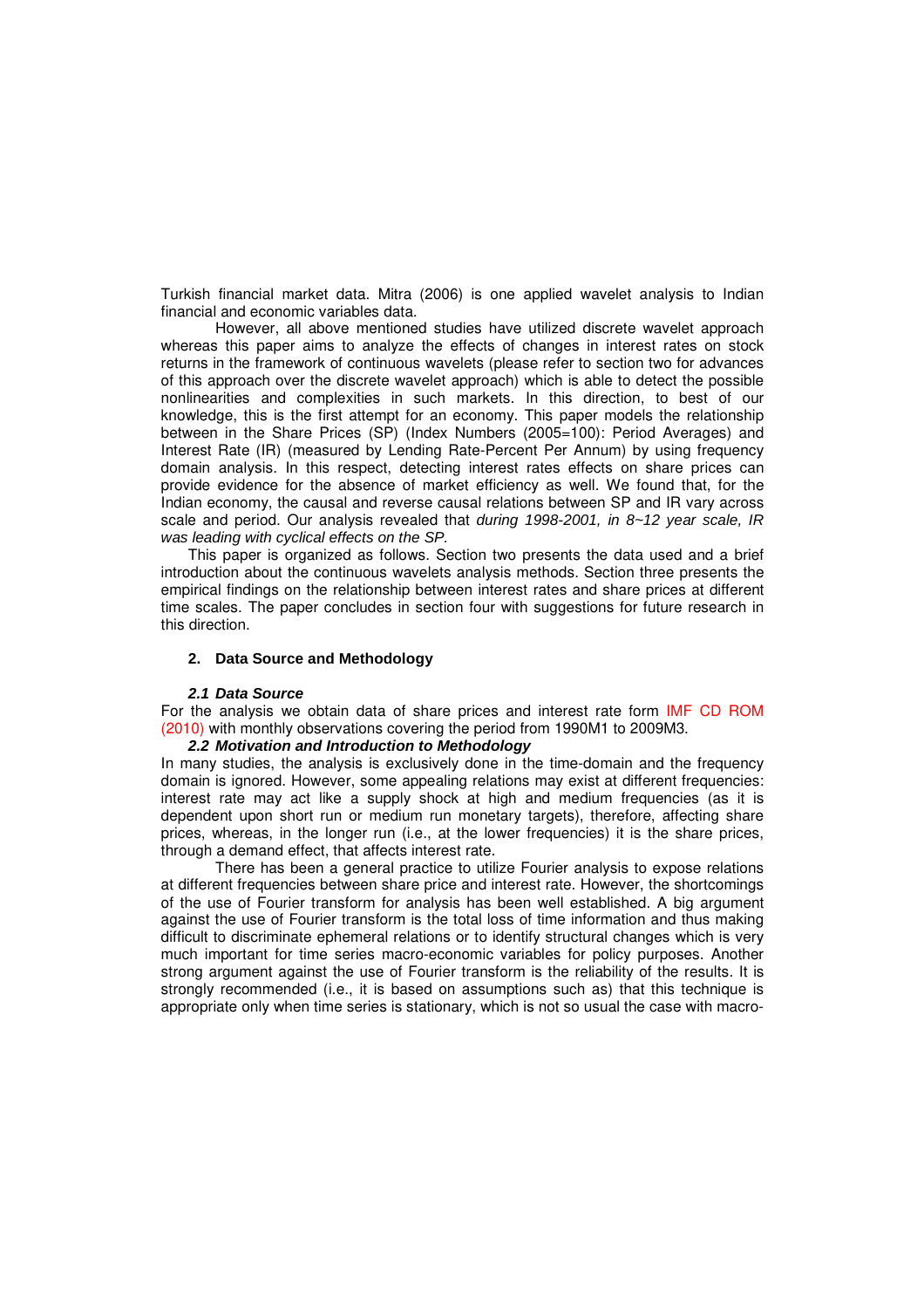economic variables. The time series of these variables are mostly noisy, complex and rarely stationary.

To overcome such situation and have the time dimensions within Fourier transform, Gabor (1946) introduced a specific transformation of Fourier transform. It is known as the short time Fourier transformation. Within the short time Fourier transformation, a time series is broken into smaller sub-samples and then the Fourier transform is applied to each sub-sample. However, the short time Fourier transformation approach was also criticized on the basis of its efficiency as it takes equal frequency resolution across all dissimilar frequencies (see Raihan et al., 2005 for detail).

Hence, as solution to the above mentioned problems wavelet transform took birth. It offers a major advantage in terms of its ability to perform "natural local analysis of a time-series in the sense that the length of wavelets varies endogenously: it stretches into a long wavelet function to measure the low-frequency movements; and it compresses into a short wavelet function to measure the high-frequency movements" **Aguiar-Conraria and** Soares (2011, p. 646). Wavelet posses interesting features of conduction analysis of a time series variable in spectral framework but as function of time. In other words, it shows the evolution of change in the time series over time and at different periodic components i.e., frequency bands. However, it is worthy to mention that the application of wavelet analysis in the economics and finance is mostly limited to the use of one or other variants of discrete wavelet transformation. There are various things to consider while applying discrete wavelet analysis such as up to what level we should decompose. Further, it is also difficult to understand the discrete wavelet transformation results appropriately and convince economists. The variation in the time series data, what we may get by utilizing any method of discrete wavelet transformation at each scale, can be obtained and more easily with continuous transformation. For example, looking at Fig. 1 in any of quadrants one can immediately conclude the evolution of the variance of the SP or IR at the several time scales along the half-century observation and extract the conclusions with just a single diagram. Even if wavelets posses very interesting features, it has not become much popular among economists because of two important reasons as pointed out by Aguiar-Conraria et al. (2008). Aguiar-Conraria et al. (2008, p. 2865) pointed out that "first, in most economic applications the (discrete) wavelet transform has mainly been used as a low and high pass filter, it being hard to convince an economist that the same could not be learned from the data using the more traditional, in economics, band pass-filtering methods. The second reason is related to the difficulty of analyzing simultaneously two (or more) time series. In economics, these techniques have either been applied to analyze individual time series or used to individually analyze several time series (one each time), whose decompositions are then studied using traditional time-domain methods, such as correlation analysis or Granger causality."

To overcome the problems and accommodate the analysis of time frequency dependencies between two time series Hudgins et al. (1993) and Torrence and Compo (1998) developed approaches of the cross-wavelet power, the cross-wavelet coherency, and the phase difference. We can directly study the interactions between two time series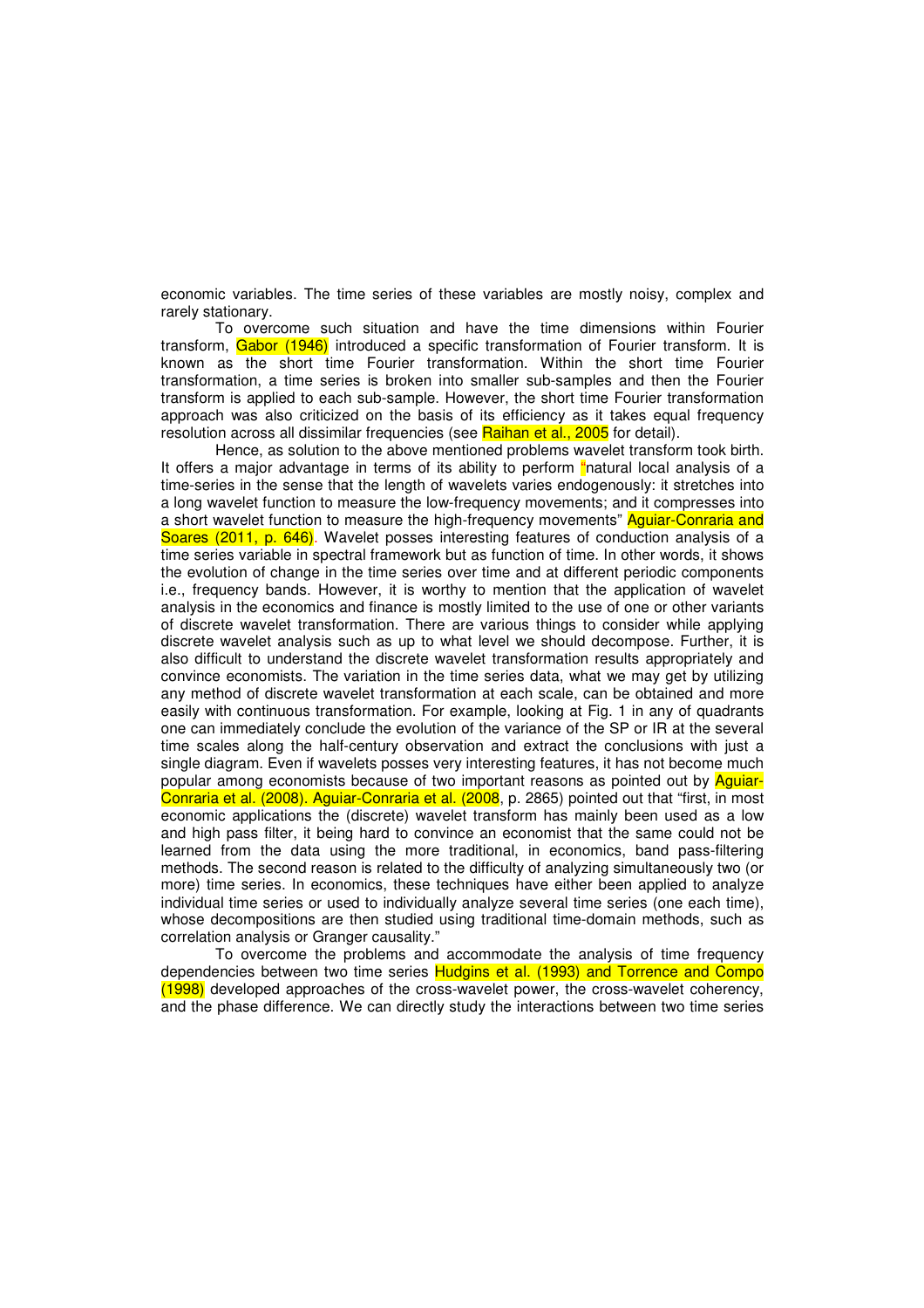at different frequencies and how they evolve over time with the help of the cross-wavelet tools. Whereas, (single) wavelet power spectrum help us understand the evolution of the variance of a time series at the different frequencies, with periods of large variance associated with periods of large power at the different scales. In brief, the cross-wavelet power of two time series illustrates the confined covariance between the time series. The wavelet coherency can be interpreted as correlation coefficient in the time–frequency space. The term "phase" implies the position in the pseudo-cycle of the series as a function of frequency. Consequently, the phase difference gives us information "on the delay, or synchronization, between oscillations of the two time series" (Aquiar-Conraria et al., 2008, p. 2867).

## 2.2.1 The Continuous Wavelet Transform  $(CWT)^1$

 $\overline{a}$ 

A wavelet is a function with zero mean and that is localized in both frequency and time. We can characterize a wavelet by how localized it is in time ( $\Delta t$ ) and frequency ( $\Delta \omega$  or the bandwidth). The classical version of the Heisenberg uncertainty principle tells us that there is always a tradeoff between localization in time and frequency. Without properly defining  $\Delta t$  and  $\Delta \omega$ , we will note that there is a limit to how small the uncertainty product ∆*t* ⋅∆ω can be. One particular wavelet, the Morlet, is defined as

$$
\psi_0(\eta) = \pi^{-1/4} e^{i\omega_0 \eta} e^{-\frac{1}{2}\eta^2}.
$$
 (1)

where  $\,\varOmega_{\!_0}\,$  is dimensionless frequency and  $\,\eta\,$  is dimensionless time. When using wavelets

for feature extraction purposes the Morlet wavelet (with  $\,\varpi_0^{}$ =6) is a good choice, since it provides a good balance between time and frequency localization. We therefore restrict our further treatment to this wavelet. The idea behind the CWT is to apply the wavelet as a band pass filter to the time series. The wavelet is stretched in time by varying its scale (s), so that  $\eta = s \cdot t$  and normalizing it to have unit energy. For the Morlet wavelet (with  $\omega_0$ =6) the Fourier period (  $\lambda_{wt}$  ) is almost equal to the scale (  $\lambda_{wt}$  = 1.03s). The CWT of a time series ( $x_n, n = 1,...,N$  ) with uniform time steps  $\delta\!t$  , is defined as the convolution of  $x_n$  with the scaled and normalized wavelet. We write

$$
W_n^X(s) = \sqrt{\frac{\delta t}{s}} \sum_{n=1}^N x_n \psi_0 \left[ (n'-n) \frac{\delta t}{s} \right].
$$
 (2)

<sup>&</sup>lt;sup>1</sup> The description of CWT, XWT and WTC is heavily drawn from Grinsted et al. (2004). I am grateful to Grinsted and coauthors for making codes available at: http://www.pol.ac.uk/home/research/waveletcoherence/, which was utilized in the present study.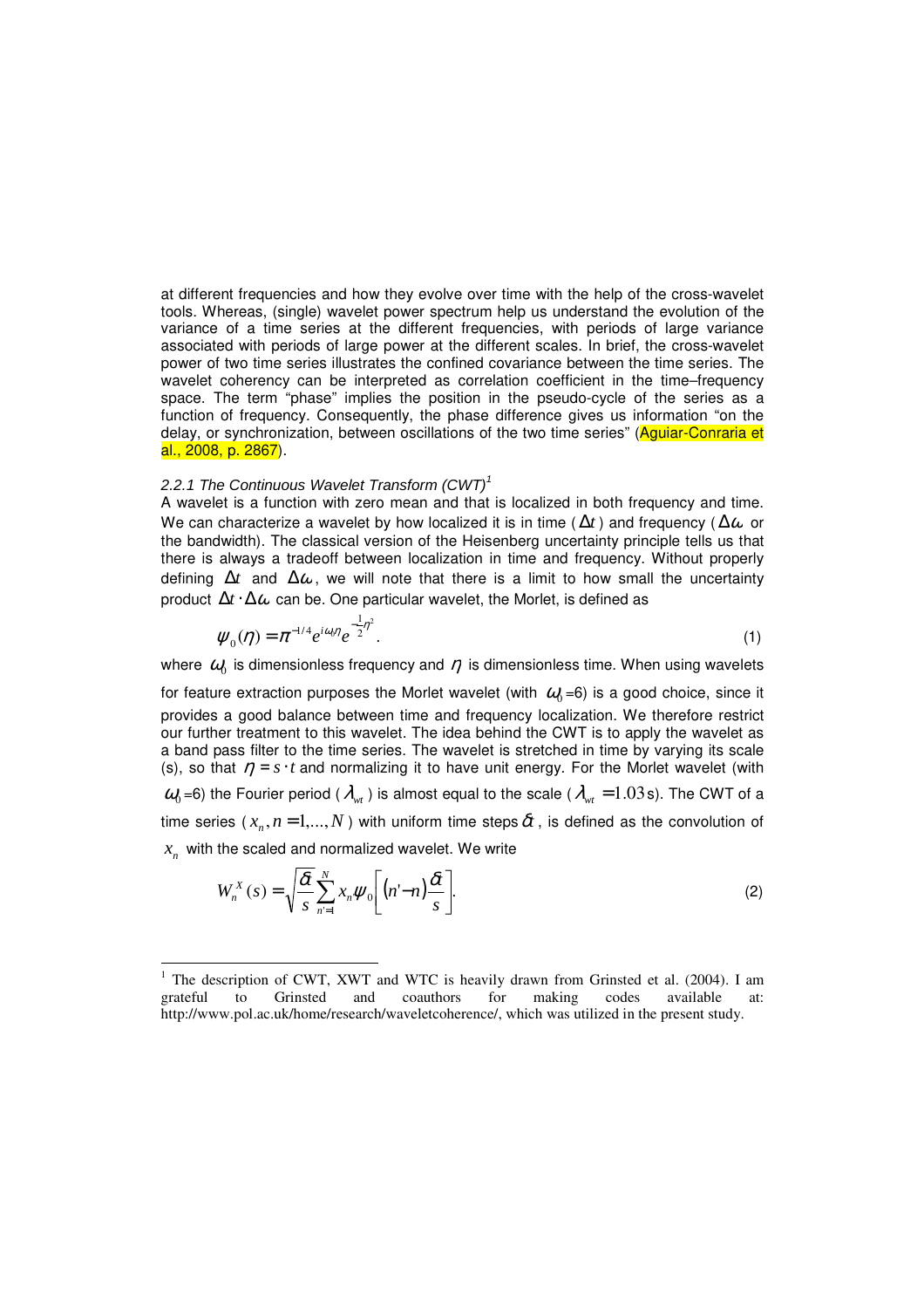We define the wavelet power as  $\left|W_n^X(s)\right|^2$  $\left\| \sum_{n}^{X}(s) \right\|^2$  . The complex argument of  $W_{n}^{X}(s)$  $\binom{A}{n}(S)$  can be interpreted as the local phase. The CWT has edge artifacts because the wavelet is not completely localized in time. It is therefore useful to introduce a Cone of Influence (COI) in which edge effects can not be ignored. Here we take the COI as the area in which the wavelet power caused by a discontinuity at the edge has dropped to  $e^{-2}$  of the value at the edge. The statistical significance of wavelet power can be assessed relative to the null hypotheses that the signal is generated by a stationary process with a given background power spectrum ( *P<sup>k</sup>* ).

Although Torrence and Compo (1998) have shown how the statistical significance of wavelet power can be assessed against the null hypothesis that the data generating process is given by an AR  $(0)$  or AR  $(1)$  stationary process with a certain background power spectrum ( *P<sup>k</sup>* ), for more general processes one has to rely on Monte-Carlo simulations. Torrence and Compo (1998) computed the white noise and red noise wavelet power spectra, from which they derived, under the null, the corresponding distribution for the local wavelet power spectrum at each time  $n$  and scale  $s$  as follows:

$$
D\left(\frac{\left|W_n^X(s)\right|^2}{\sigma_X^2} < p\right) = \frac{1}{2} P_k \chi_v^2(p),\tag{3}
$$

where  $\nu$  is equal to 1 for real and 2 for complex wavelets.

# 2.2.2 The Cross Wavelet Transform

The cross wavelet transform (XWT) of two time series  $x_n$  and  $y_n$  is defined as  $W^{XY} = W^{X}W^{Y*}$ , where  $W^{X}$  and  $W^{Y}$  are the wavelet transforms of *x* and *y*, respectively, \* denotes complex conjugation. We further define the cross wavelet power as  $\left|W^{XY}\right|$ . The complex argument arg( $W^{xy}$ ) can be interpreted as the local relative phase between  $x_n$  and  $y_n$  in time frequency space. The theoretical distribution of the cross wavelet power of two time series with background power spectra  $\mathit{P}_{k}^{\mathit{X}}$  and  $\mathit{P}_{k}^{\mathit{Y}}$  is given in Torrence and Compo (1998) as

$$
D\left(\frac{\left|W_n^X(s)W_n^{Y^*}(s)\right|}{\sigma_X\sigma_Y} < p\right) = \frac{Z_\nu(p)}{\nu} \sqrt{P_k^X P_k^Y},\tag{4}
$$

where  $\, Z_{_{\nu}}(p)$  is the confidence level associated with the probability p for a pdf defined by the square root of the product of two  $\chi^2$  distributions.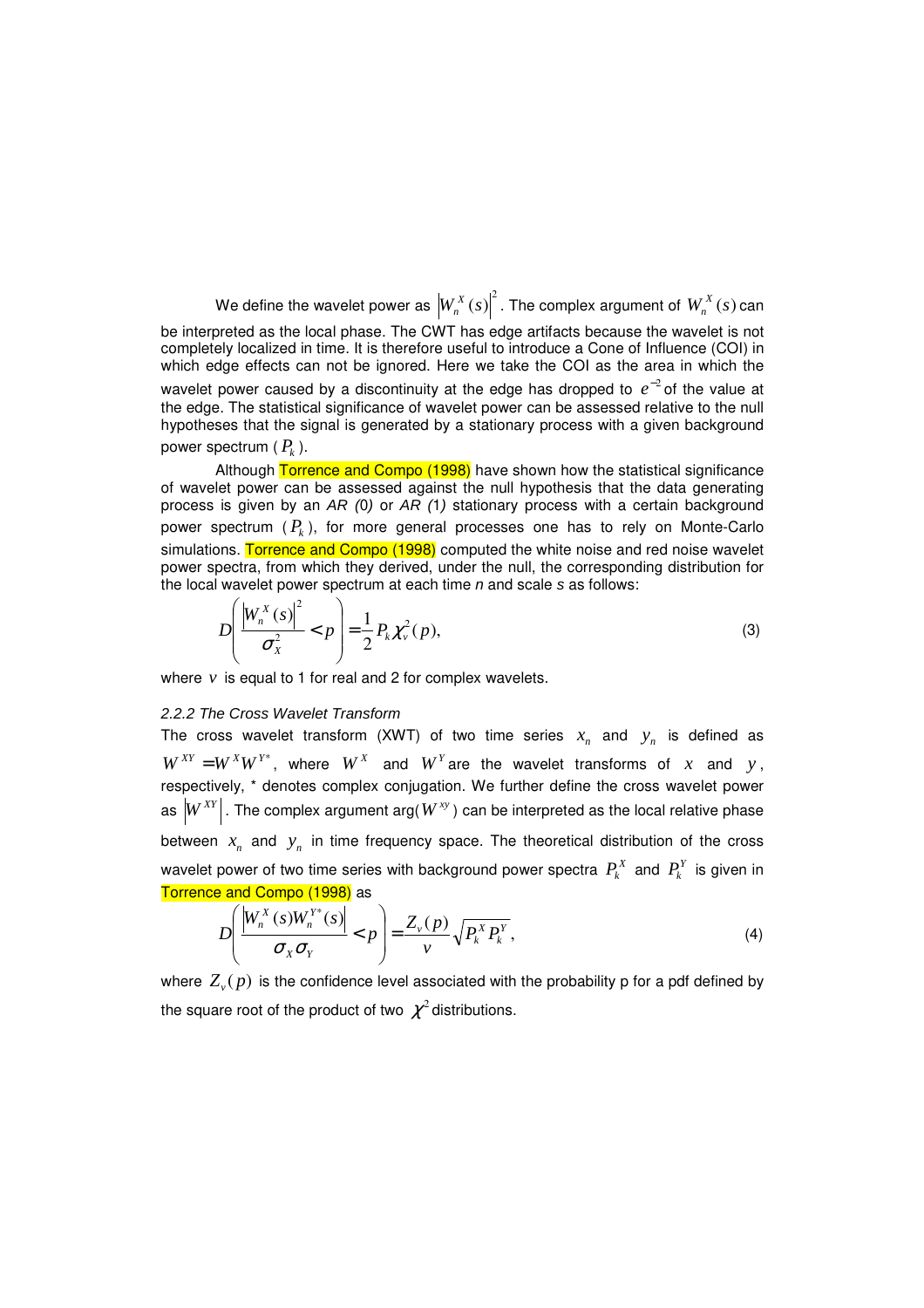#### 2.2.3 Wavelet Coherence (WTC)

As in the Fourier spectral approaches, Wavelet Coherency (WTC) can be defined as the ratio of the cross-spectrum to the product of the spectrum of each series, and can be thought of as the local correlation, both in time and frequency, between two time series. While the Wavelet power spectrum depicts the variance of a time-series, with times of large variance showing large power, the Cross Wavelet power of two time-series depicts the covariance between these time-series at each scale or frequency. Aguiar-Conraria et al. (2008, p. 2872) defines Wavelet Coherency as "the ratio of the cross-spectrum to the product of the spectrum of each series, and can be thought of as the local (both in time and frequency) correlation between two time-series".

Following Torrence and Webster (1999) we define the Wavelet Coherence of two time series as

$$
R_n^2(s) = \frac{\left| S \left( s^{-1} W_n^{XY}(s) \right)^2 \right|}{S \left( s^{-1} \left| W_n^X(s) \right|^2 \right) \cdot S \left( s^{-1} \left| W_n^Y(s) \right|^2 \right)},
$$
\n(5)

where *S* is a smoothing operator. Notice that this definition closely resembles that of a traditional correlation coefficient, and it is useful to think of the Wavelet Coherence as a localized correlation coefficient in time frequency space.

However, following Aguiar-Conraria and Soares (2011) we will focus on the Wavelet Coherency, instead of the Wavelet Cross Spectrum. Aguiar-Conraria and Soares (2011, p. 649) gives two arguments for this: "(1) the wavelet coherency has the advantage of being normalized by the power spectrum of the two time-series, and (2) that the wavelets cross spectrum can show strong peaks even for the realization of independent processes suggesting the possibility of spurious significance tests".

#### 2.2.4 Cross Wavelet Phase Angle

As we are interested in the phase difference between the components of the two time series we need to estimate the mean and confidence interval of the phase difference. We use the circular mean of the phase over regions with higher than 5% statistical significance that are outside the COI to quantify the phase relationship. This is a useful and general method for calculating the mean phase. The circular mean of a set of angles  $(a_i, i = 1, \ldots, n)$  is defined as

$$
a_m = \arg(X, Y)
$$
 with  $X = \sum_{i=1}^{n} \cos(a_i)$  and  $Y = \sum_{i=1}^{n} \sin(a_i)$  (6)

It is difficult to calculate the confidence interval of the mean angle reliably since the phase angles are not independent. The number of angles used in the calculation can be set arbitrarily high simply by increasing the scale resolution. However, it is interesting to know the scatter of angles around the mean. For this we define the circular standard deviation as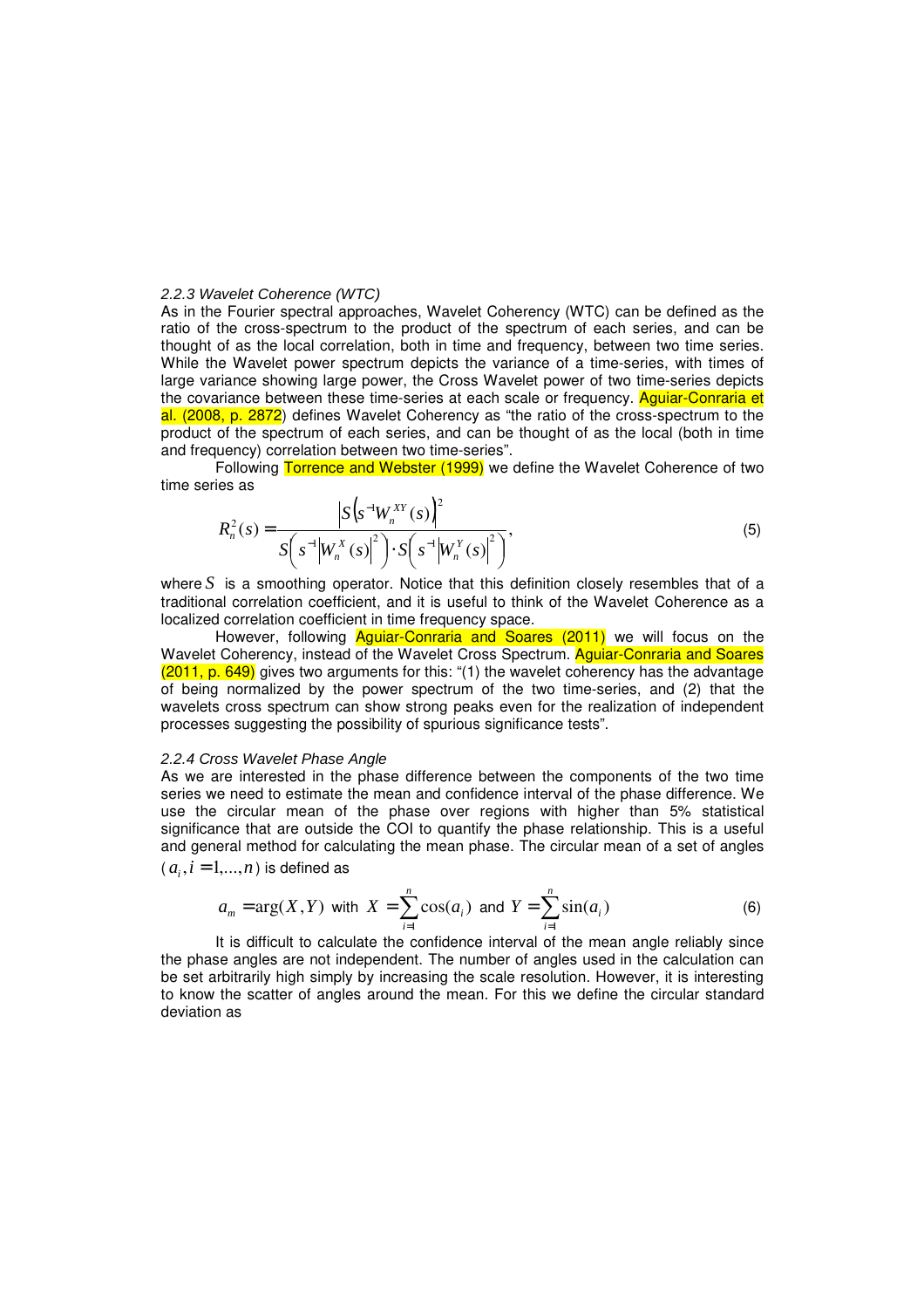$$
s = \sqrt{-2\ln(R/n)},\tag{7}
$$

where  $R = \sqrt{ (X^2 + Y^2) }$ . The circular standard deviation is analogous to the linear standard deviation in that it varies from zero to infinity. It gives similar results to the linear standard deviation when the angles are distributed closely around the mean angle. In some cases there might be reasons for calculating the mean phase angle for each scale, and then the phase angle can be quantified as a number of years.

The statistical significance level of the wavelet coherence is estimated using Monte Carlo methods. We generate a large ensemble of surrogate data set pairs with the same AR1 coefficients as the input datasets. For each pair we calculate the Wavelet Coherence. We then estimate the significance level for each scale using only values outside the COI.

## **3. Data Analysis and Empirical Findings**

 $\overline{a}$ 

First of all descriptive statistics of variables has been analyzed to see the sample property of both variables. Descriptive statistics show that IR is log non-normal while SP is (see Table-1 in appendix). Further, from the correlation analysis we found that correlation is marginal and its value is 0.56. In the next step stationary property of the data series of all test variables has been tested through ADF and PP test.<sup>2</sup> We find that both variables are non-stationary in the log level form while they are stationary at their first differenced form. Then for further analysis we adopted two approaches. In the first case we adjusted data for seasonality and in the second case we presented results for the data without seasonal transformation of log level form of data. In both cases first difference form of the data is utilized.

Firstly, in Fig.1 we present results of continuous wavelet power spectrum of both SP (in the top) and IR (in the bottom) for seasonally adjusted and non-seasonally adjusted data.

 $2^{2}$  Time series plot and descriptive statistics of the variables are presented in Figure 1 and Table 1 respectively, in appendix. ADF and PP unit root test are not presented to save space, however, can be obtained from the author upon request.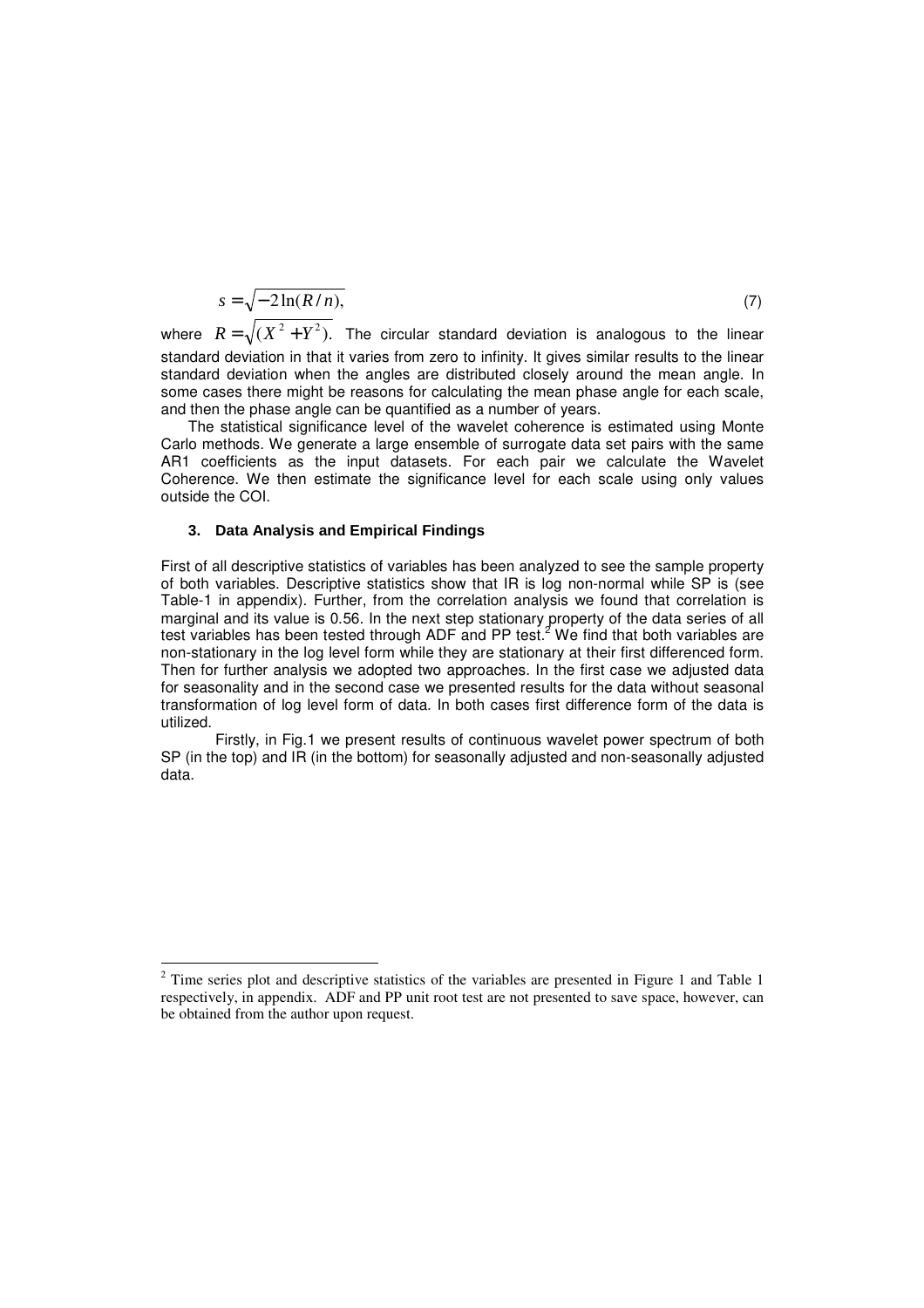

Fig. 1. The continuous wavelet power spectrum of both SP (in the top) and IR (in the bottom) series are shown here. The thick black contour designates the 5% significance level against red noise and the cone of influence (COI) where edge effects might distort the picture is shown as a lighter shade. The color code for power ranges from blue (low power) to red (high power). X-axis measures frequencies or scale and y-axis represent the time period studied.

It is evident from Fig.1 that seasonal transformation of the data has improved the wavelet power (i.e., red color, within the thick black contour, is darker in the seasonally adjusted data vis-à-vis non-seasonally adjusted data). So, our focus will be on seasonally adjusted data only. Now if we see the common features in the wavelet power of these two time series i.e., SP and IR we find that there are some common island. In particular, the common features in the wavelet power of the two time series are evident in  $1~3$  year scale that belongs to 1990s, 4~5 year scale that belongs to 1998s, one year scale that belongs to 2000s and 2006s. In these different year scales both series have the power above to the 5% significance level as marked by thick black contour. However, the similarity between the portrayed patterns in these periods is not very much clear and it is therefore hard to tell if it is merely a coincidence. The cross wavelet transform helps in this regard. We further, analyzed the nature of data through cross wavelet and presented results in Fig.2 for both seasonally adjusted and non-seasonally adjusted data for comparison purposes. However, as we indicated above, our focus and discussion is only on the seasonally adjusted data.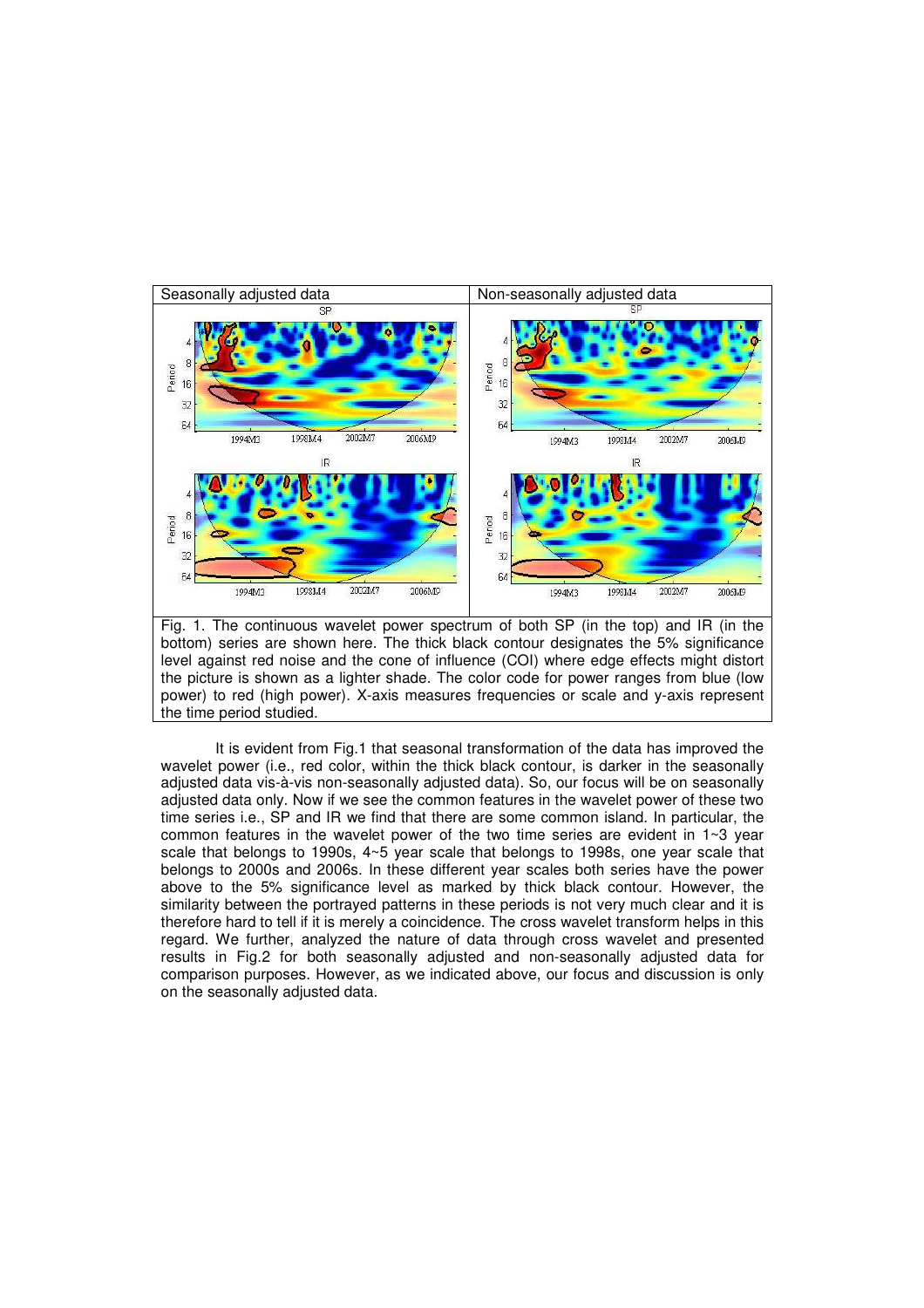



It is very interesting to see that in Fig.2, the direction of arrows at different periods (i.e., frequency bands) over the time period studied is not same. In 1990s itself, pointing direction of arrows is not same i.e., variables appear to have within the phase and also they are out of phase. For example, in the 1~4 year scale, arrows appears to be right and up, indicating variables are in phase and IR is lagging. That is IR is accommodating cyclical effect from SP. And in the same frequency band (i.e., year scale) arrows appears to be left and down indicating variables are out of phase and IR is lagging, which indicates that IR is accommodating anti-cyclical effects from SP. Further, in the same year scale we have arrows pointing to the left and up indicating that variables are out of phase and IR is leading. Further, in 1990s, in the 8~10 year scale, arrows are pointing to the left and down indicating that variables are out of phase and IR is lagging. Further, during 1993-1994, IR is lagging (whether variables are in the phase or out of the phase) because in 25~30 year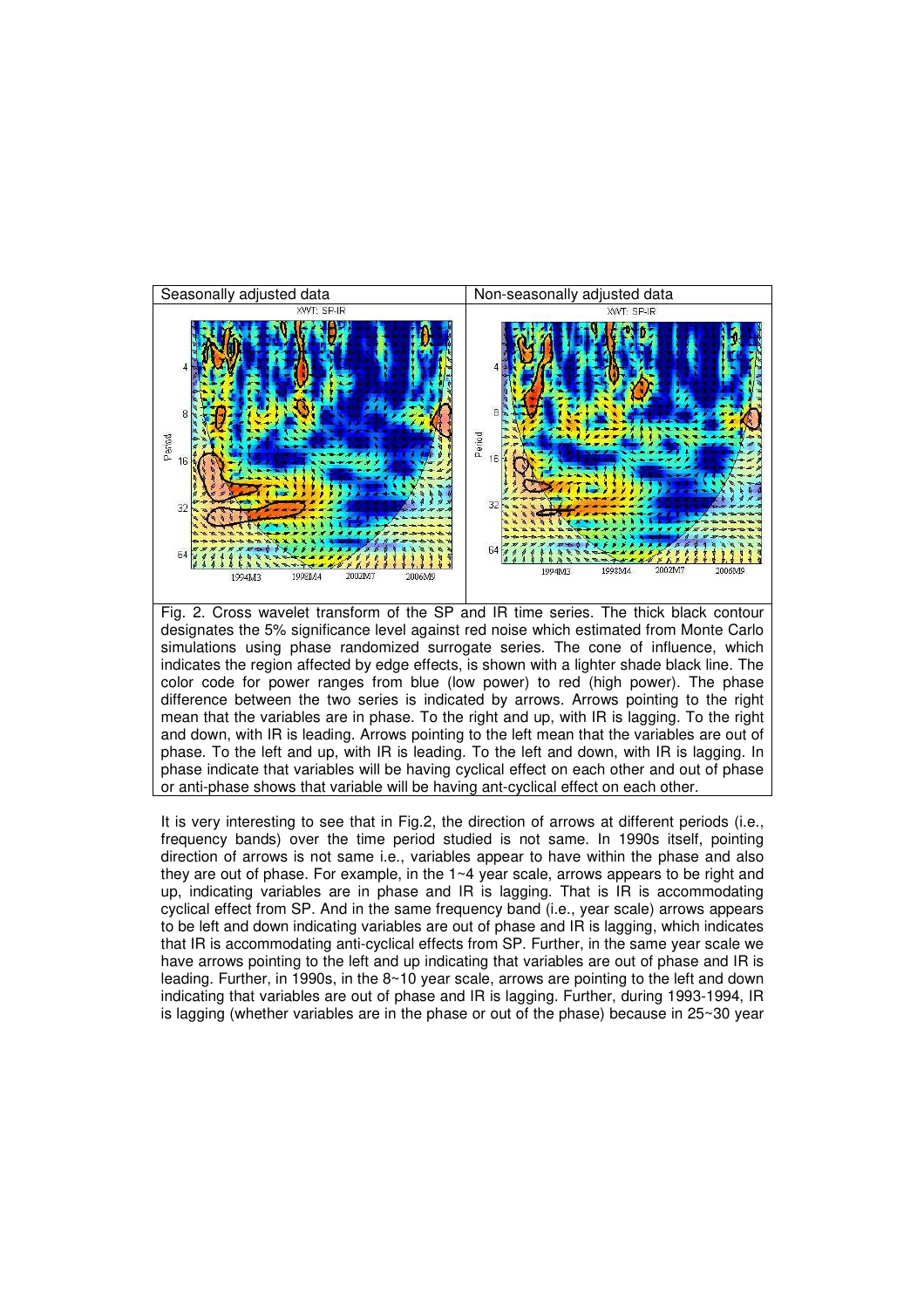scale arrows are right up, and in 33~40 year scale, arrows are left down. We have some significant area in higher frequencies but it is affected by edge effects, therefore we ignored that area in the discussion. In 1998s, in the 1~6 and 7~8 year scale, again we find that arrows are pointing to the left and right and up and down and thus giving mixed results. In 2006 and 2007 we observe similar situation. Further, outside the areas with significant power, the phase relationship is also not very clear. Even if, now, we do not have very clear results but this type of results one analyst would have not got if he/she would have utilized either time series or frequency analysis methods. Overall we, therefore, speculate that there is a stronger link between IR and SP than that implied by the cross wavelet power. Finally, we relied on Cross-wavelet coherency for above stated reasons (those are stated in section 2) and presented results of Cross-wavelet coherency in Fig.3.



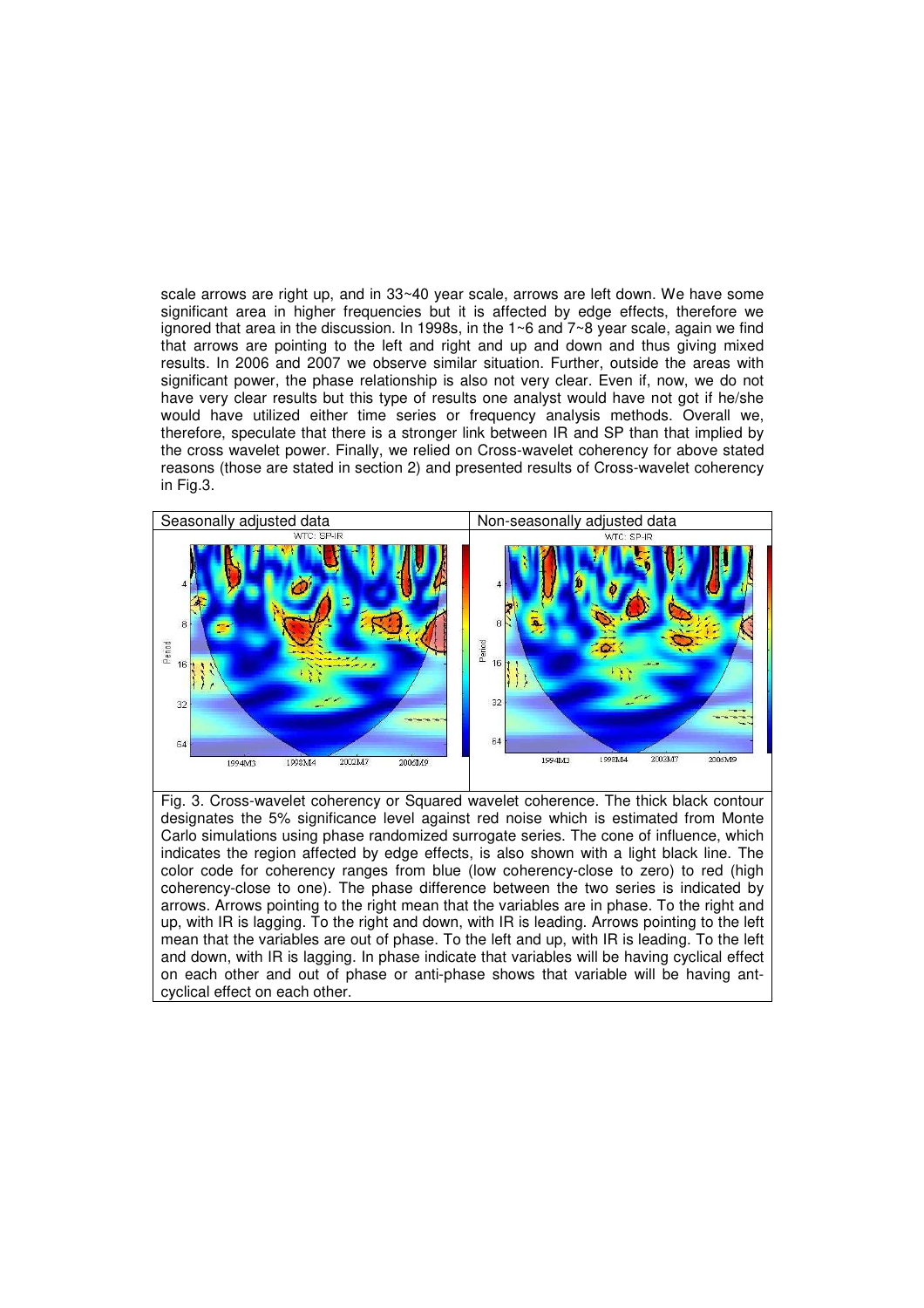The squared WTC of SP and IR is shown in Fig.3 for both seasonally adjusted and nonseasonally adjusted data. However, as previously discussed our focus will be on seasonally adjusted data. If we compare results of WTC and XWT i.e., if we compare Fig.2 and Fig.3 we find three main differences. First, power of the wavelet has increased in Fig.3 vis-à-vis Fig.2 as indicated by dark red color within the thick black contours. Second, in comparison with the XWT a larger section stands out as being significant and all these areas show a clear picture of phase relationship between SP and IR. Worthy to note that the area of a time frequency plot above the 5% significance level (i.e., the area which is outside the thick black contour) is not a reliable indication of causality. Therefore, we will focus on the arrows appears within the thick black contour. During the late 1993 and early 1994 there is significant area which corresponds to 1~4 year scale. In this area arrows are right and up suggesting that IR is lagging with cycle effect on SP (i.e., variables are in phase). However, during 1998-2001, in 8~12 year scale, arrows are downwards and to the right suggesting that IR is leading with cyclical effects on the SP. The most interesting part which comes now in existence (which did not appear in XWT analysis) is that during 2003 to early 2005 (in  $1 \sim 6$  year scale) and again after late 2006 (in  $9~14$  year scale) arrows are pointing downwards and to the left suggesting that IR is lagging variable, and receiving anti-cyclical effects from SP. Now with the application of WTC analysis we have very clear evidence on lead-lag relationship between IR and SP. Further, we also come to know whether one variable affects or affected by the other through anti-cyclical or cyclical nature. Definitely these results would have not been drawn through the application of time series or Fourier transformation analysis if one could have tried.

#### 4. **Conclusions**

The study analyzed Granger-causality between IR and SP for the India by using monthly data covering the period of 1990M1 to 2009M3. To analyze the issue in depth, study decomposes the time-frequency relationship between IR and SP through continuous wavelet approach. To the best of our knowledge this is first ever study in this direction with the present approach to any economy. Our testing of stationarity property of the data revealed that both variables were nonstationary in log level form and stationary in log first difference form. We found from the continuous power spectrum figure that the common features in the wavelet power of IR and SP are evident in 1~3 year scale that belongs to 1990s, 4~5 year scale that belongs to 1998s, one year scale that belongs to 2000s and 2006s. Results of cross Wavelet Transform, which indicate the covariance between IR and SP, are unable to give clear-cut results but indicate that both variables have been in phase and out phase (i.e., they are anti-cyclical and cyclical in nature) in some or other durations. However, our results of Cross-Wavelet Coherency or Squared Wavelet Coherence, which can be interpreted as correlation, reveal that during the late 1993 and early 1994, in 1~4 year scale, IR is lagging with cycle effect from SP. However, during 1998-2001, in 8~12 year scale, IR is leading with cyclical effects on the SP. Further,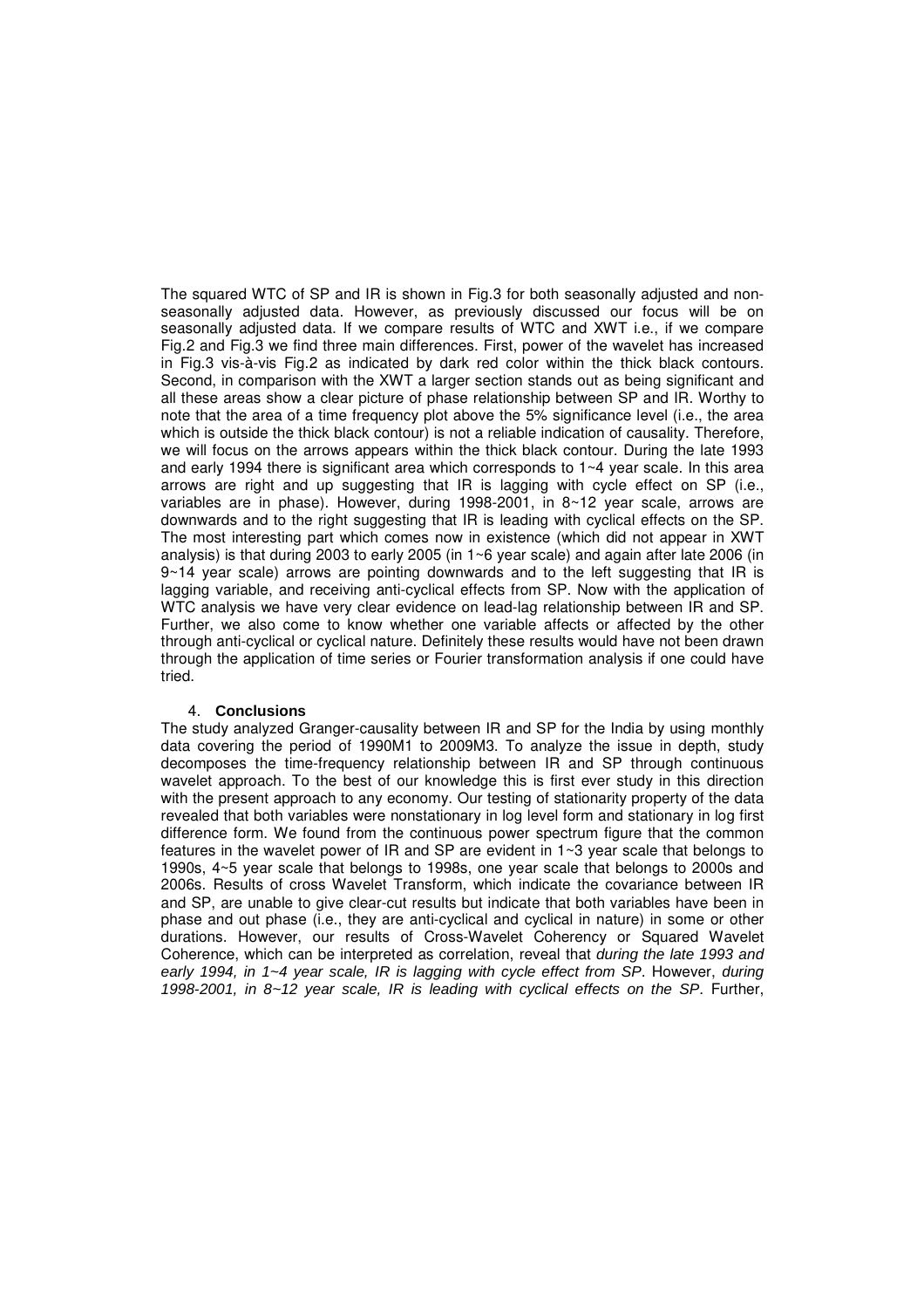results show that during 2003 to early 2005 (in 1~6 year scale) and again after late 2006 (in 9~14 year scale) IR is lagging and receiving anti-cyclical effects from SP.

Our results show, for the Indian economy, that causal and reverse causal relations between SP and IR vary across scale and period. There are evidence of both cyclical and anti-cyclical relationship between IR and SP. We found that SP Grangercause IR at short scales of 1~4 year where IR receives cyclical effect from SP and in  $1~6$ year scale and in 9~14 year scale IR receives anti-cyclical effects from SP. Further, in 8~12 year scale we found that IR is leading (i.e., IR Granger-causes SP) with cyclical effects on the SP. The unique contribution of the present study lies in decomposing the causality on the basis of time horizons and in terms of frequency.

The present study can be extended by analyzing different interest rates over the Indian yield curve to see if similar results are observed using different frequency of interest rates. Another possibility to extend the work is to analyze the effect of volatility in exchange rates on both on interest rates and stock returns, either in bivarate or trivariate framework through continuous wavelet analysis as theoretically all the three variables are expected to be highly correlated with each other.

#### **References**

- Aguiar-Conraria, L., Azevedo, N., Soares, M. J. (2008), "Using Wavelets to Decompose the Time-Frequency Effects of Monetary Policy", Phys A Stat Mech Appl, 387: 2863–2878.
- Aguiar-Conraria, L., Soares, M. J. (2011), "Oil and the Macroeconomy: Using Wavelets to Analyze Old Issues", Empirical Economics, 40: 645–655.
- Almasri, A., Shukur, G. (2003), "An Illustration of the Causality Relationship Between Government Spending and Revenue Using Wavelets Analysis on Finnish Data," Journal of Applied Statistics, 30(5): 571-584.
- Cifter, A. (2006), "Wavelets Methods in Financial Engineering: An Application to ISE-30(Turkish), Graduation Project, Institute of Social Sciences, Marmara University.
- Cifter, A., Ozun, A. (2008a), "Estimating the Effects of Interest Rates on Share Prices in Turkey Using a Multi-Scale Causality Test", Review of Middle East Economics and Finance, 4(2): Article 2.
- Cifter, A., Ozun, A. (2008b), "A Signal Processing Model for Time Series Analysis: The Effects of International F/X Markets on Domestic Currencies Using Wavelet Networks," International Review of Electrical Engineering, 3(3).
- Dalkır, M. (2004), "A New Approach to Causality in the Frequency Domain", Economics Bulletin, 3(44), 1-14.
- Gabor, D. (1946), "Theory of Communication", J Inst Electr Eng, 93: 429–457.
- Gallegati, M. (2005), "A Wavelet Analysis of MENA Stock Markets, Mimeo, Universita Politecnica Delle Marche, Ancona, Italy.
- Gencay, R., Selcuk, F. (2004), "Extreme Value Theory and Value at Risk: Relative Performance in Emerging Markets", International Journal of Forecasting, 20: 287-303.
- Gencay, R., Selcuk, F., Whitcher, B. (2002), "An Introduction to Wavelets and Other Filtering Methods in Finance and Economics", Academic Press.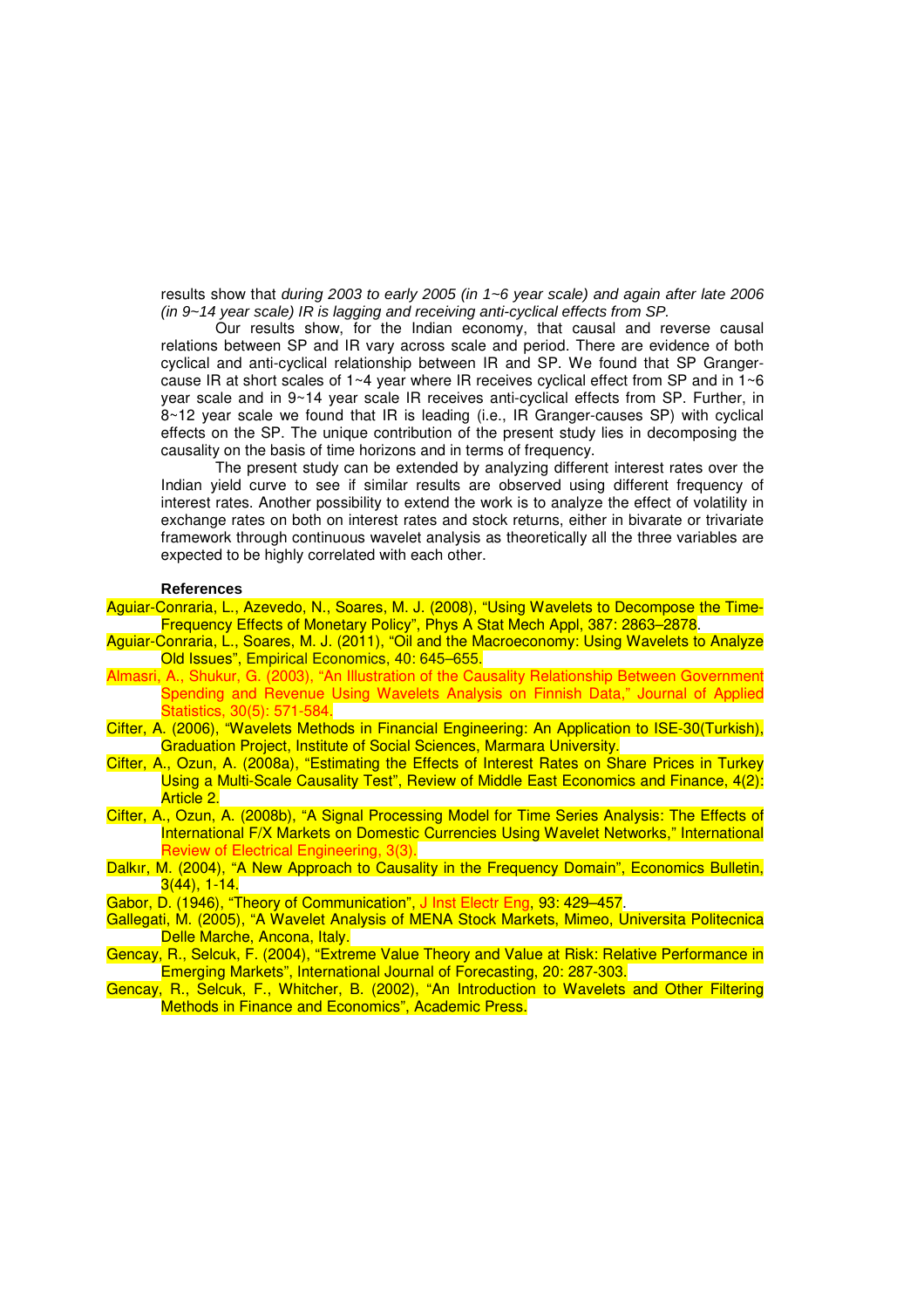- Grinsted, A., Moore, J. C., Jevrejeva, S. (2004), "Application of the Cross Wavelet Transform and Wavelet Coherence to Geophysical Time Series", Nonlinear Processes in Geophysics, 11: 561–566.
- Hudgins, L., Friehe, C., Mayer, M. (1993), "Wavelet Transforms and Atmospheric Turbulence", Physical Review Letters, 71(20): 3279–3282.
- Kim, S., In, H.F. (2003), "The Relationship between Financial Variables and Real Economic Activity: Evidence from Spectral and Wavelet Analyses", Studies in Nonlinear Dynamic & Econometrics, 7(4): Article 4.
- Mitra, S. (2006), "A Wavelet Filtering Based Analysis of Macroeconomic Indicators: The Indian Evidence", Applied Mathematics and Computation, 175: 1055–1079
- Norsworty, J., Li, D., Gorener, R. (2000), "Wavelet-Based Analysis of Time Series: An Export from Engineering to Finance", IEEE International Engineering Management Society Conference, Albuquerque, New Mexico.
- Raihan, S., Wen, Y., Zeng, B. (2005), "Wavelet: A New Tool for Business Cycle Analysis", Working Paper 2005-050A, Federal Reserve Bank of St. Louis.
- Ramsey, J.B., Lampart, C. (1998), "Decomposition of Economic Relationships by Timescale Using Wavelets: Money and Income", Macroeconomic Dynamics, 2: 49-71.
- Torrence, C., Compo, G.P. (1998), "A Practical Guide to Wavelet Analysis", Bulletin of the American Meteorological Society, 79: 605–618.
- Torrence, C., Webster, P. (1999), "Interdecadal Changes in the ESNOM on soon System", J. Clim, 12: 2679–2690.
- Zhang, C., Farley, A. (2004), "A Multiscaling Test of Causality Effects Among International Stock Markets", Neural, Parellel and Scientific Computations, 12(1): 91-112.